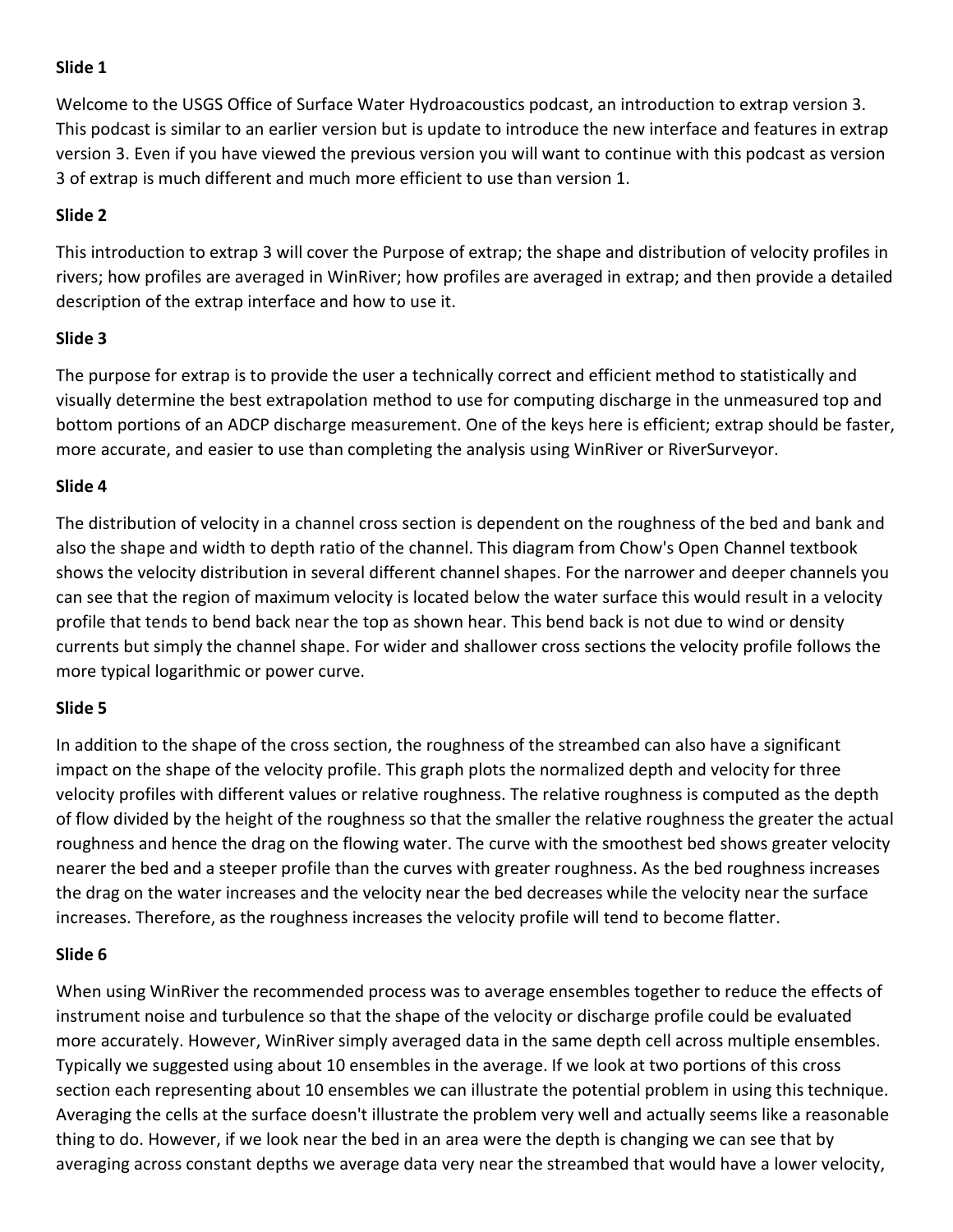with data further from the streambed that would naturally have a greater velocity rather than with data in the same relative proximity to the bed. The result can be a distorted velocity profile.

# Slide 7

Extrap uses only normalized or relative values of velocity, discharge, and depth. Use of normalized velocity and discharge for each ensemble allows all data from the cross section to be plotted together and the use of normalized depth accounts for the changes in the depth of flow. Extrap then computes the median values for 5% depth increments. The horizontal whiskers are added to the median values to show the spread of 50% of the data in each increment.

## Slide 8

The supported data structures for extrap 3 have been expanded compared with extrap 1. Extrap 3 supports the Rio Grande, StreamPro and RiverRay ADCPs from Teledyne RD Instruments and the RiverSurveyor M9 and S5 ADCPs from SonTek. A major enhancement in extrap 3 is the ability to simultaneously load all the transects that comprise a measurement. To make this efficient for TRDI ADCPs, extrap allows loading the mmt file which will automatically load all checked transects with the recorded instrument depth. The loading of one or more pdO binary data files is still supported, but the user will have to manually enter the instrument depth for each pdO file. Data collected with RiverSurveyor M9 and S5 ADCPs must be processed with RiverSurveyor Live to create the Matlab output data files. Extrap can load one or more RiverSurveyor Live Matlab output data files. NOTE: Extrap is designed for moving-boat measurements and does not currently support data files collected with the manufacturer's mid-section measurement software.

## Slide 9

The extrap user interface consists of:

- Menus to load files, save data, and configure the profile graph The profile graph
- A Toolbar that can be used to 200m and pan on the profile graph A table that shows the location and number of points in each median value A control to show what data has been loaded and is displayed Extrapolation fit options
- A table containing a discharge sensitivity analysis for various fit options
- A message area

## Slide 10

To load an mmt file and all associated transects, click on the File menu and then Open TRDI \*.mmt. Navigate to the folder with the files you wish to open and either double click on the mmt file or click on the file and click Open. Extrap will read the mmt file and then begin reading the individual transects. The red bar shows the progress on each transect and the blue highlight in the Data and Fit Controls indicates which transect is being read. When all transects have been read the automatic fit information will be displayed.

## Slide 11

To load individual pdO files, click on the File menu and then Open TRDI \*.pdO, \*r.000. Navigate to the folder containing the data. Using click followed by a shift click you can select a consecutive block of files or by using click and control click you can select multiple files that are not listed consecutively. Click Open to load the files. The user will be prompted to indicate the units that will be used to enter the draft or depth of the transducer. In this example, we will use feet. The user will then be prompted to enter the draft for the first transect. The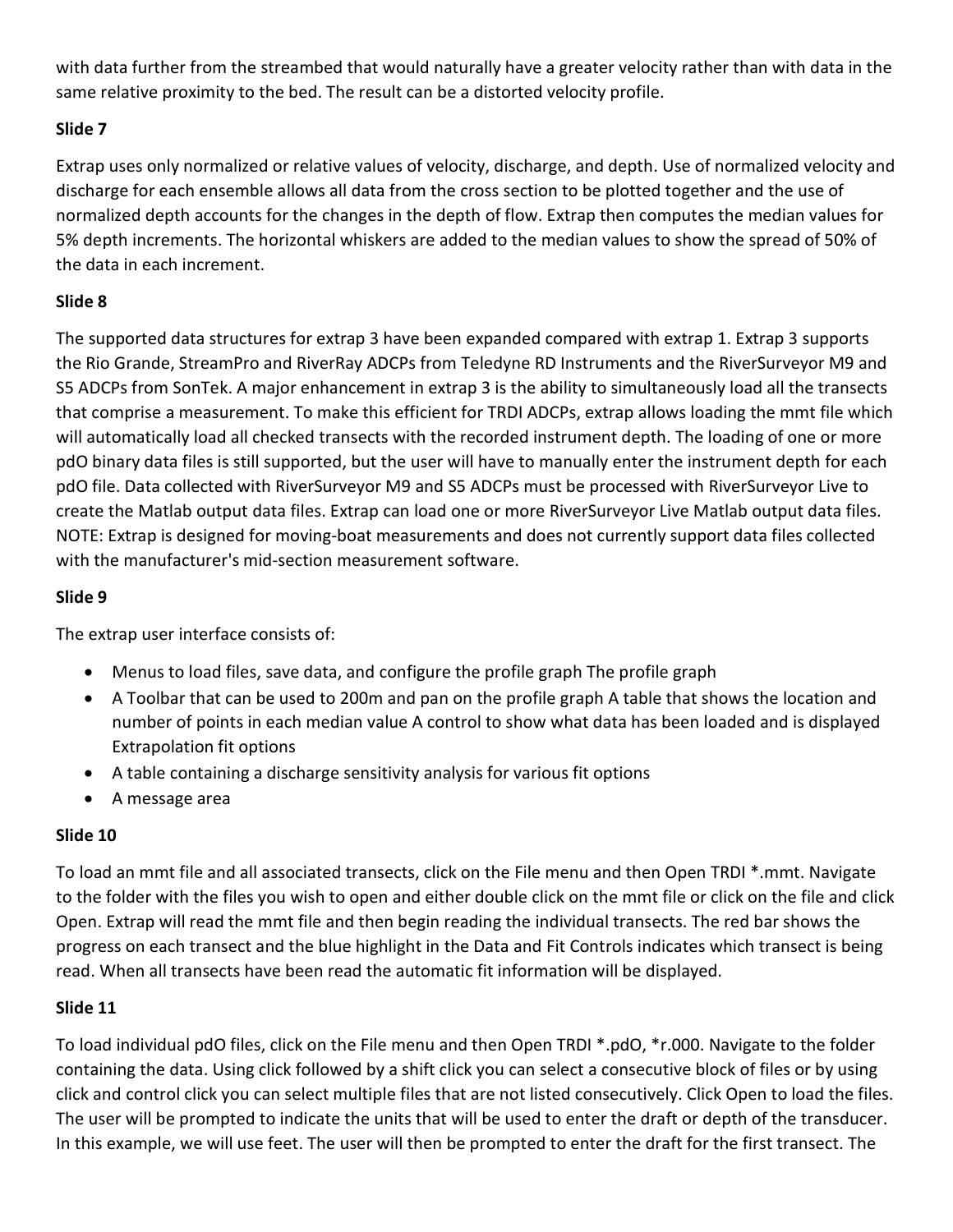user will then be prompted to enter the draft for each of the subsequent transects, but the value from the previous transect will be used as the default. Once the draft for all transects has been entered, each transect is read. Again, the red bar shows the progress on each transect and the blue highlight in the Data and Fit Controls indicates which transect is being read. When all transects have been read the automatic fit information will be displayed.

## Slide 12

To load RiverSurveyor data the data must first be processed in RiverSurveyor Live and the Matlab output files generated. To generate the Matlab output from RiverSurveyor Live, open the transects in RiverSurveyor Live, then open the Processing Toolbox and click the Matlab icon and then Matlab Export AIL In extrap, click the File Menu and Open SonTek \*.mat. Navigate to the folder containing the data. Using click followed by a shift click or click followed by control click select the files you want to process. Click Open to load the files. Because these are Matlab files they should load very quickly. When all transects have been read the automatic fit information will be displayed.

## Slide 13

The most prominent part of the user interface is the profile graph. It is important to understand what all of the symbols and lines in this graph represent. The gray dots represent the normalized discharge for each depth cell in the transect plotted at the appropriate normalized depth. The blue squares represent the median value for data falling within a 5% increment of normalized depth. The blue horizontal lines or whiskers show the limit of the central 50% portion of the data used to compute the median. The black squares are the median values for the 5% increments from a composite of all of the loaded transects. The magenta curve is the extrapolation fit based on the data and the user provided parameters for each left to right transect. The blue curve is the extrapolation fit based on the data and the user provided parameters for each right to left transect. The black curve is the extrapolation fit based on the data and the user provided parameters for the composite of all transects. The data in red show the median and interquartile ranges for 5% increments of depth where the number of points in the increment are below the threshold for the minimum number of points for a valid median point.

## Slide 14

Although we have described the lines and symbols in the default profile graph the user can change and control what is displayed. To display individual transects click on the desired transect in Data and Fit Controls. By default the composite fit is displayed along with the fit for the individual transect. To turn off any of the symbols or lines in the profile graph click the View Menu and check or uncheck the various features. To eliminate the composite median values, simply uncheck the Measurement Median. Note these changes apply to the graph and not the transect. Changing to a different transect or back to the measurement will retain the setting. It is sometimes helpful in evaluating the profile to know which cells are actually the first or upper most cell. Click view and Highlight Surface Cells and all the 1" cells in each ensemble will be highlighted with a green circle. Note: the surface cells are not always to top cell when the depths are normalized. If cells were located at 0.3 and 0.4 ft below the surface in a location that is 10 ft deep they would plot at normalized depths of 0.03 and 0.04. However if the depth were only 2 ft they would plot at normalized depths of 0.15 and 0.2. So the cell in the 10 ft deep water located 1.5 ft below the surface would plot in the same normalized location as the cell located 0.3 ft below the surface with a water depth of 2 ft.

#### Slide 15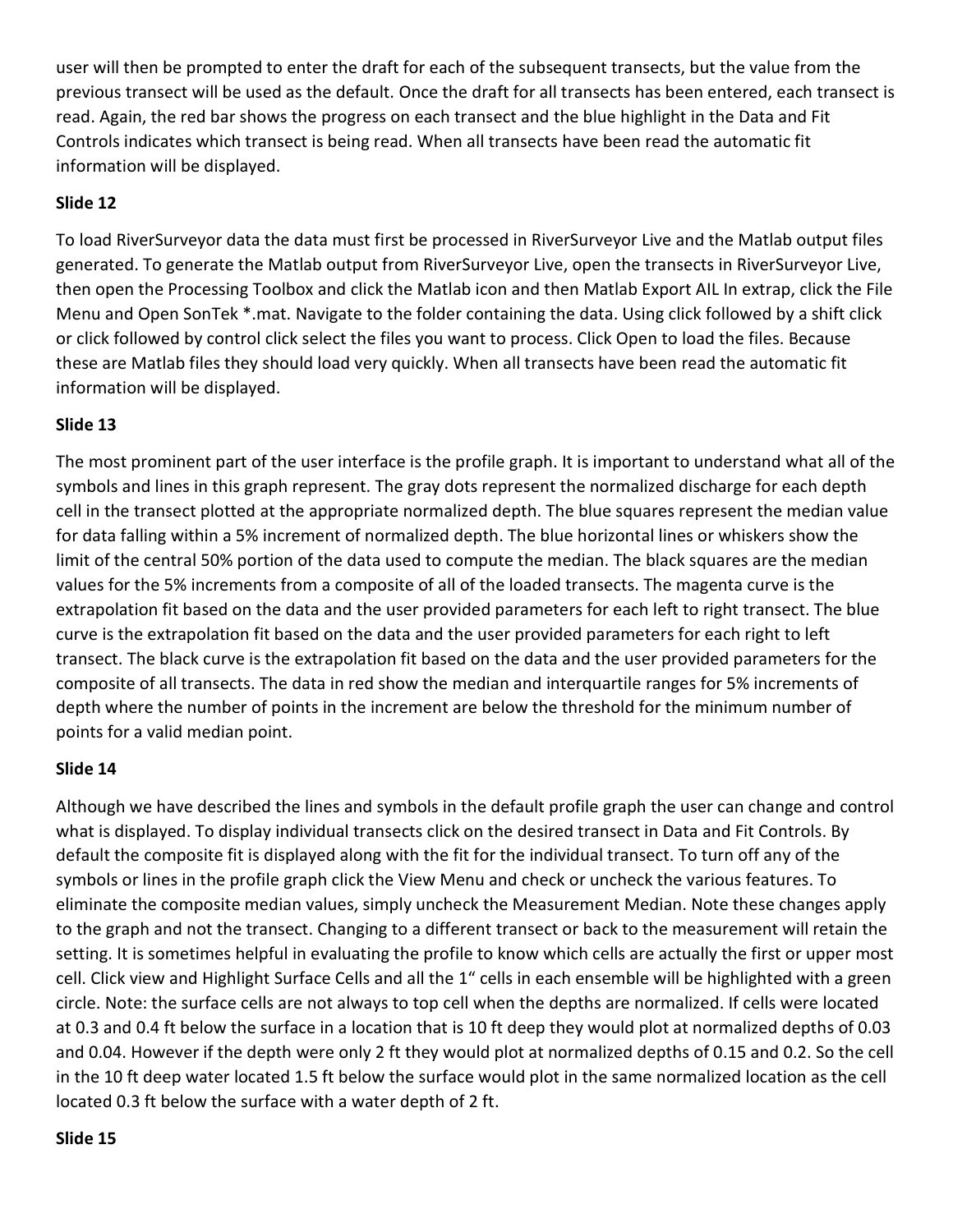The icons in the toolbar can be used to zoom, pan, and probe the data in the profile graph. To zoom in on a specific area, click the magnifying glass with the + sign and then click and drag a box over the desired portion of the profile graph. Clicking on the hand allows you to pan in the profile graph, by holding down the left mouse button and dragging in the profile graph. To determine a value of a point in the graph you can use the data probe tool which appears as a + with a yellow box in the toolbar. Click the data probe icon in the toolbar and then click a point in the graph window and the coordinates of that point will be displayed. To modify or remove a data tip, right click on the data tip and select the desired option. To stop data probing click the data probe icon in the toolbar again. To zoom out click the magnifying glass with the - sign and then click one or more times in the profile graph.

## Slide 16

Although the logic in extrap 3 attempts to select an appropriate extrapolation fit for you, you should always visually evaluate the selected fit. You can change the fit by first changing the Fit from Automatic to Manual and then selecting a new top and/or bottom method by selecting from the available methods in the Top and Bottom controls. If you select no slip as the bottom method the top method automatically changes to constant. To change the exponent you can manually enter a different value or use the slider bar to change the value by specified increments. The chosen fit only applies to the data shown, in this case the composite of all transects in the measurement. If I change to one of the transects the Fit will still be Automatic.

## Slide 17

The Set Pt Threshold sets the number of points that must be present in each S% normalized depth increment for that data in that increment to be used in fitting the chosen extrapolation method. Changing this value will result in more or less median values being considered in the extrapolation fit. Those not considered are plotted as red. The minimum number of points for a median value to be considered valid is based on a percentage of the median number of points for all of the increments.

The default percentage is 20%. This default value can be changed by the user by clicking the Configure Menu, threshold and entering a new number. After a new threshold is entered the data are reprocessed to reflect the new threshold.

## Slide 18

extrap was designed to be used with moving-boat discharge measurements but can be used to evaluate stationary profiles by changing the data type to velocity. Note: this feature is for stationary data collected as a transect in the moving-boat software and not for data collected using mid-section specific software. When velocity is selected as the data type the Discharge Sensitivity is disabled.

## Slide 19

extrap has limited ability to subsection the data to look only at a portion of the cross section. This subsectioning is based on a percentage of discharge and does not account for direction of the transect. To look at the center 50% of the flow you would click Configure then Subsection and enter 25% as the lower limit and 75% as the upper limit. An enhancement in future versions will account for the direction of the transect so that the percentages are applied consistently from one bank.

## Slide 20

The discharge sensitivity analysis is new to extrap 3 and can be a useful tool for determining both how important the extrapolation method is and what the potential error due to the unmeasured top and bottom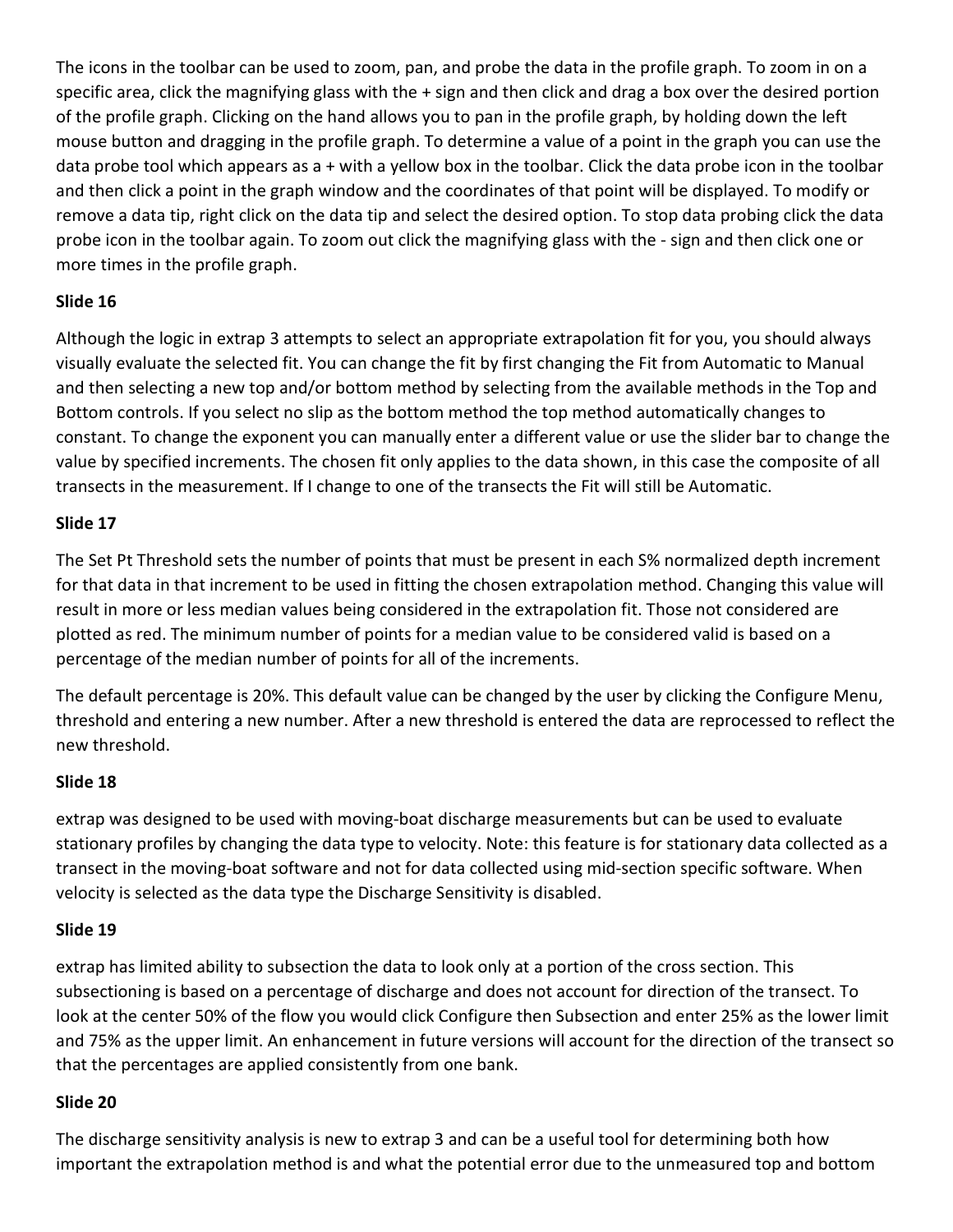may be in the rating of the measurement. The table assumes that the power fit with a l/6,h exponent is the reference and then computes the difference from this reference for other fit options. For this example we can see that there is a bend back near the surface and that a constant fit at the top and no slip at the bottom is appropriate. Looking at the table we can see that if the default were retained in our measurement we would have an error of about 3.7% from the automatically selected fit of constant/no slip with an optimized exponent. This difference is not huge but certainly significant. If we agree that power at the top is not appropriate then our decision is between constant and 3-pt at the top and no slip with the default or a least squares fit exponent at the bottom. The maximum difference among these options is about 1.5%. The automatic logic selected Constant / No Slip with an exponent of 0.3157, which would need to be entered in to the manufacturers software to compute the final discharge. In the rating of this measurement, we could assume a maximum uncertainty associated with the unmeasured areas at the top and bottom of about 1.5%.

For this next example, the automatic mode selected power / power with an exponent of 0.3057. However, evaluating the sensitivity of this measurement to the extrapolation methods we see that all methods are within about 1%. Generally changes in discharge greater than 1% should be addressed so the new exponent should be entered in the manufacturers software. In the rating of this measurement, we could assume a maximum uncertainty associated with the unmeasured areas at the top and bottom of less than 1%.

## Slide 21

Extrap may display two messages in the message area near the bottom of the window. The first message will appear when TRDI data are loaded. This message is to remind the user that for TRDI ADCPs extrap only uses bottom track referenced data. Because the data are normalized the evaluation of the extrapolation is not affected by a moving bed. However, if bottom track is invalid, those ensembles with invalid bottom track will not be used by extrap, even though they maybe valid when using GGA orVTG for the final discharge computation. Therefore, user judgement is necessary when a significant portion of the channel has invalid bottom track.

In addition, WinRiver 2 has limits on the value of the exponent that may be entered by the user. It is possible the extrap may recommend an exponent greater than WinRiver 2's limit of 0.5. In such a situation, the user should manually enter 0.5 in extrap and evaluate the discharge sensitivity to determine the best methods and exponent for the measurement.

Finally, extrap does not allow manual or automatic selection of the 3-point top extrapolation, but it does determine if the data are such that a 3-point fit might be appropriate and provides a message in the message area indicating the user should consider this option. The discharge sensitivity analysis always includes the 3 point top method for reference.

## Slide 22

After completing the analysis using extrap the results can be saved to a text file. Click File, Save Summary. The user will be presented with a dialog that allows them to enter comments associated with the extrapolation evaluation. The saved file is named using the date and time followed by \_extrap.txt and is saved in the same folder as the data.

## Slide 23

Extrap is only an evaluation tool, it does not communicate with WinRiver 2 or RiverSurveyor Live. You, the user, must manually enter the selected top and bottom extrapolation method and exponent into the manufactures software and reprocess the data to achieve a final discharge. The extrapolation settings in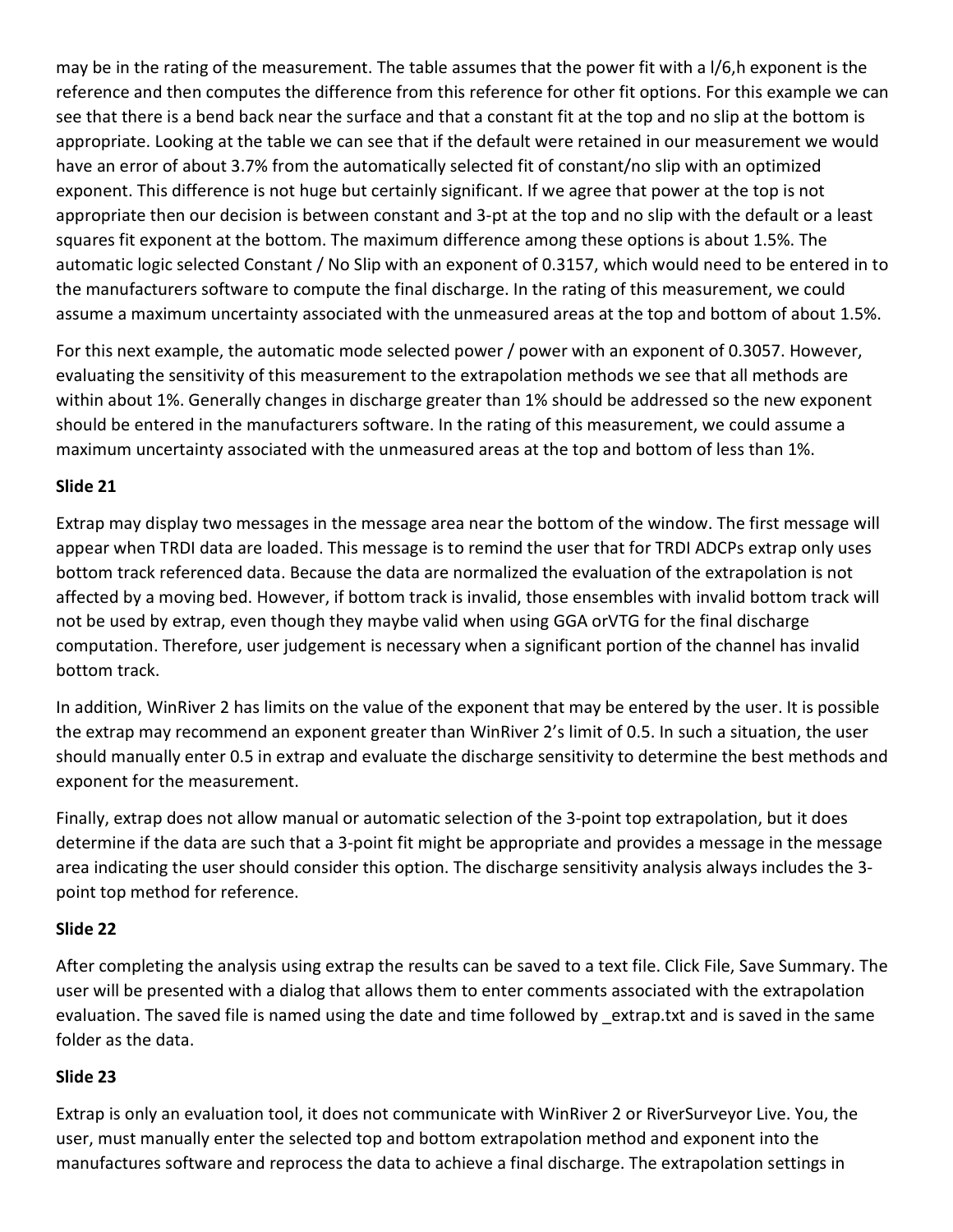WinRiver 2 can be changed by double clicking on the Playback node in the Measurement Control and going to the Discharge property tab. Then use the apply all or apply all checked feature to apply the settings to all transects in the measurement. The extrapolation settings in RiverSurveyor Live can be change by opening the Processing Toolbox and going to Profile Extrapolation. For a power fit at the top and bottom with an exponent different from 0.1667 the exponent must be changed in two locations as indicated.

# Slide 24

Let's look at two application examples. This first example shows some rather noisy data. Too illustrate how noisy the data are I have turned off all the graphic features except for the raw data. Different from other examples shown in this presentation, absent the median points it is difficult if not impossible to identify even a general pattern from the raw data. Turning on the measurement points we see a near vertical profile with an irregular shape. So what is the best fit? The automatic algorithm selected constant no slip with the l/6m power exponent for the no slip portion. The other option that seems reasonable would be the power-power fit with the 0.09 exponent. Looking at the discharge sensitivity analysis we see there will be difference of about 4% between power-power and the constant no slip. So what should I chose? This is where your knowledge of the site and river mechanics is important. If you know the site has a smooth streambed clay or concrete lined channel you would expect little drag on the bed and the power/power with the 0.0914 exponent might be the best fit. However, if this site had a typical sand or gravel bottom you would expect more drag from the bed and you might choose constant / no slip with the I/6,h exponent. The computer can only evaluate that data and if the data do not show a consistent pattern your knowledge of the site and hydraulic conditions are critical in choosing the correct fit.

## Slide 25

In this second example we can clearly see that the data display a much flatter profile than the default l/6'h exponent. The automatic algorithm selected a 0.6315 exponent. However, careful examination of the data shows there is a tendency for the top and bottom couple of bins to tend more towards vertical. Therefore, if we override the automatic fit and look at constant / no slip with a no slip exponent of 0.4939 we see that this fits the data very well. So, which do we select? Again, your knowledge of the site and conditions is critical. If there was an upstream wind or this channel has a rather narrow width to depth ratio then I would lean towards the constant no slip as I would expect the maximum velocity to be below the surface. However, if there was no wind and no reason for slower velocities at the surface I might stay with the recommendation for the automatic algorithm and use a power fit with a 0.6315 exponent. The good news for this particular example is that when we look at the discharge sensitivity table there is essential no difference in discharge between our two choices.

## Slide 26

The steps for using extrap are:

- Load and process all of the transects in the measurement
- Visually verify the automatically selected fit and change if necessary
- Don't over analyze
- Consider the effect of the fit on total discharge using the discharge sensitivity analysis
- Consider the noise indicated the spread of the gray dots and the whiskers on the median values
- Select a SINGLE "best fit" for the whole measurement